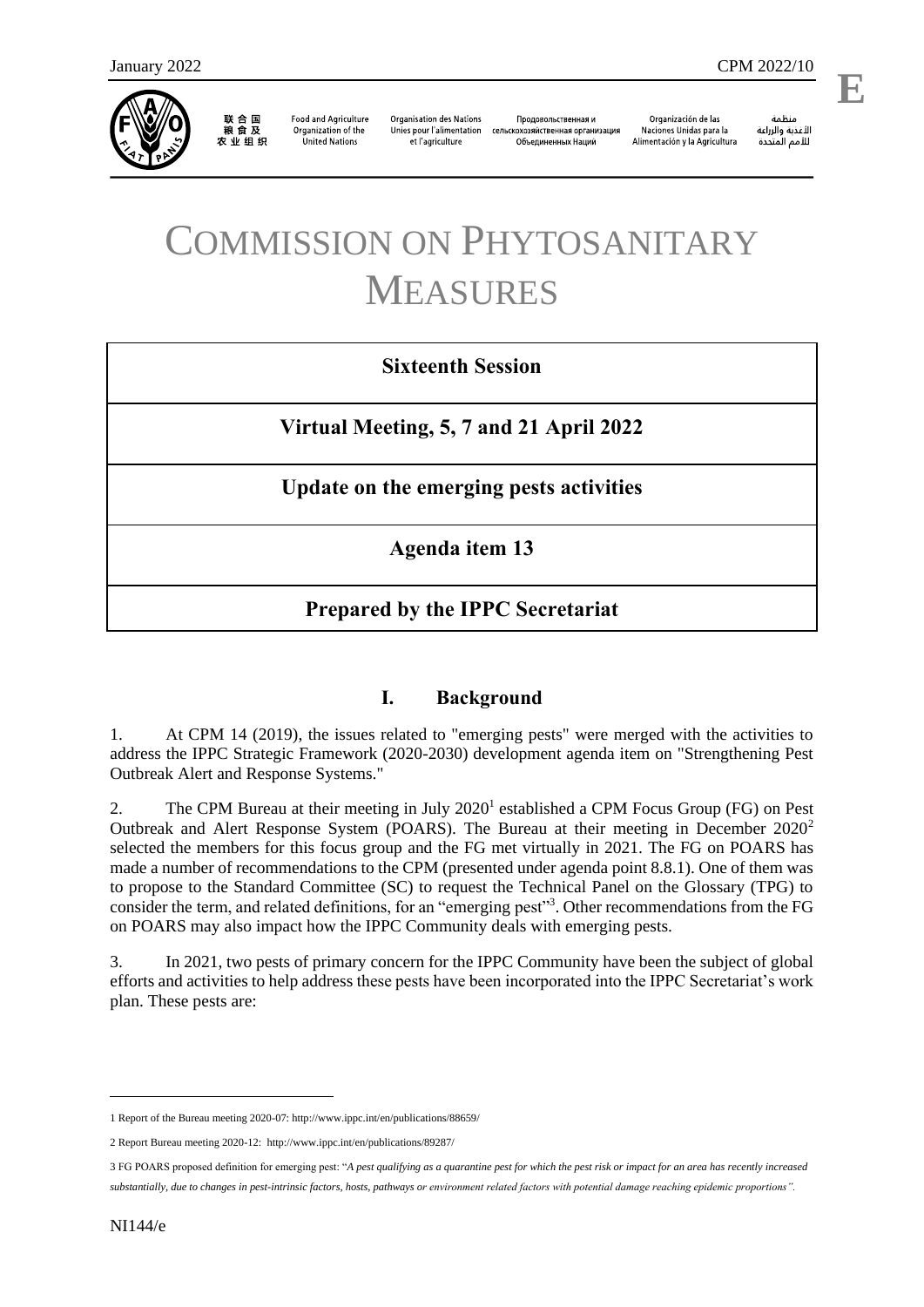- Fall armyworm FAW (*Spodoptera frugiperda*)<sup>4</sup> and
- Fusarium Banana wilt TR4 (*Fusarium oxysporum* f. sp *cubense* Tropical Race 4)<sup>5</sup> .

4. This paper provides information on the IPPC Secretariat activities to help address these two pests.

#### **II. FAO/IPPC Secretariat Technical Working Group on Quarantine and Phytosanitary Measures for Global Action for FAW Control**

5. The Technical Working Group (TWG) on Quarantine and Phytosanitary Measures for Global Action on FAW Control aims to provide current, scientifically and evidence-based, internationally harmonized and practical advisory support on Fall Armyworm prevention, preparedness and containment to the FAW Global Action Technical Committee<sup>6</sup>. This FAO/IPPC Secretariat TWG is one of the FAO Global Action for FAW Control<sup>7.</sup> This TWG has met virtually almost every month since August 2020 and is composed of experts from NPPOs, RPPOs, academia and the private sector.

6. This TWG achieved their planned outputs. The "IPPC Prevention, preparedness and response guidelines for *Spodoptera frugiperda*<sup>8</sup>" were published in Arabic, English, French and Russian. These guidelines provide information on the distribution and biology of the pest, activities for the prevention and preparedness plan when the pest is still absent, and activities for the response plan, including phytosanitary measures, when the pest is officially detected and confirmed.

7. The IPPC Secretariat, with solid support from the TWG, delivered the webinar series "Fall Armyworm, a global threat to prevent," which consisted of three sessions. Nearly 120 attendees from Asia, Africa, Europe and Pacific countries participated in each webinar held in English with Arabic, French and Russian interpretation. Records, presentations and Questions & Answers paper, are available on the webinar webpage<sup>9</sup>.

#### **III. IC Team on Banana Fusarium wilt TR4**

8. The IC established the IC Team on Banana Fusarium wilt (TR4) to draft a work plan in line with the CPM FG on POARS recommendations, compile information on TR4 and develop relevant global prevention, preparedness and response materials for implementation and capacity development activities, as well as related communication materials<sup>10</sup>. The IC selected qualified experts for this team from nominations from NPPO and RPPOs, academia, and the private sector<sup>11</sup>. The IC Team met three times in  $2021^{12}$ .

 4 CPM-14 (2019) discussed the concept of emerging pests and several countries expressed their concern regarding the situation with *Spodoptera frugiperda*, Report CPM-14 (2019[\) http://assets.ippc.int/static/media/files/publication/en/2019/07/CPM-14\\_Report\\_withISPMs-2019-07-31.pdf](http://assets.ippc.int/static/media/files/publication/en/2019/07/CPM-14_Report_withISPMs-2019-07-31.pdf)

<sup>5</sup> The Implementation and Capacity Development Committee (IC) established a new IC Team on Banana Fusarium Wilt (TR4) in June 2020 (e-Decision) and this is noted in the Report of IC meeting 2021-06: <http://www.ippc.int/en/publications/90286/> .

<sup>6</sup> Terms of Reference of the FAO/IPPC Technical Working Group on Quarantine and Phytosanitary Measures for Global Action on FAW control:

[http://assets.ippc.int/static/media/files/publication/en/2020/09/ToRs\\_Quarantine\\_and\\_Phytosanitary\\_in\\_Relation\\_to\\_Trade2020-08-18\\_2.pdf](http://assets.ippc.int/static/media/files/publication/en/2020/09/ToRs_Quarantine_and_Phytosanitary_in_Relation_to_Trade2020-08-18_2.pdf)

<sup>7</sup> FAO webpage on the Global Action for FAW control: http://www.fao.org/fall-armyworm/global-action/en/

<sup>8</sup> IPPC Prevention, preparedness and response guidelines for *Spodoptera frugiperda*[: http://www.fao.org/documents/card/en/c/cb5880en/](http://www.fao.org/documents/card/en/c/cb5880en/)

<sup>9</sup> Webinar Series: Fall Armyworm, a global threat to prevent

<http://www.ippc.int/es/news/workshops-events/webinars/fall-armyworm-faw-training-part-1-22-october-part-2-19-november-and-part-3-10-december/>

<sup>10</sup> Terms of Reference of the IC Team on TR4: <http://www.ippc.int/en/publications/90172/>

<sup>11</sup> Membership list of the IC Team on TR4[: http://www.ippc.int/en/core-activities/capacity-development/capacity-development-committee/ic-sub-group/ic-team](http://www.ippc.int/en/core-activities/capacity-development/capacity-development-committee/ic-sub-group/ic-team-on-tropical-race-4-tr4/)[on-tropical-race-4-tr4/](http://www.ippc.int/en/core-activities/capacity-development/capacity-development-committee/ic-sub-group/ic-team-on-tropical-race-4-tr4/)

<sup>12</sup> IC Team on TR4 reports available a[t http://www.ippc.int/en/core-activities/capacity-development/capacity-development-committee/ic-sub-group/ic-team-on](http://www.ippc.int/en/core-activities/capacity-development/capacity-development-committee/ic-sub-group/ic-team-on-tropical-race-4-tr4/)[tropical-race-4-tr4/](http://www.ippc.int/en/core-activities/capacity-development/capacity-development-committee/ic-sub-group/ic-team-on-tropical-race-4-tr4/)